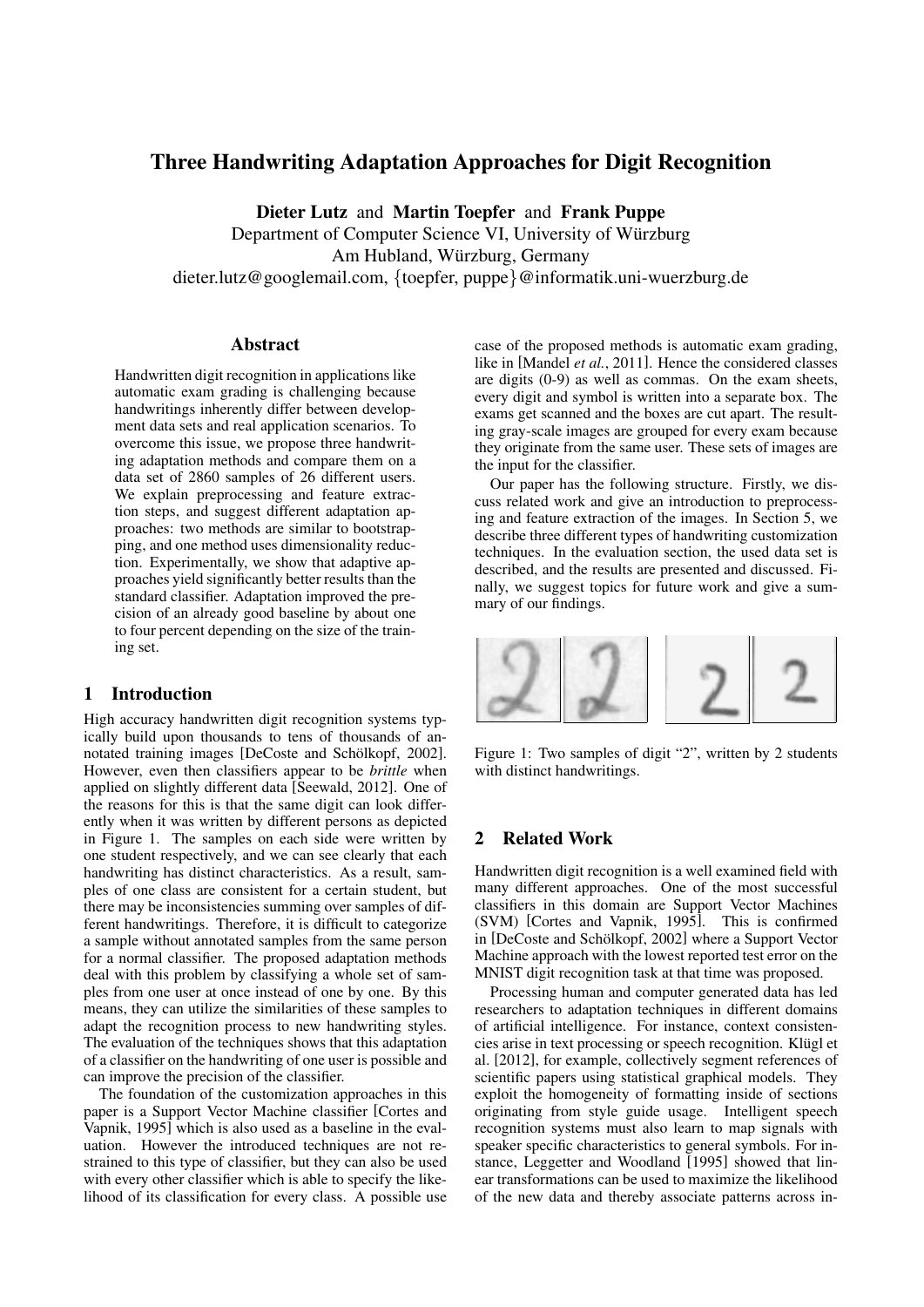dividual speakers. To adapt online<sup>1</sup> handwritten character recognition, Szummer and Bishop [2006] proposed to use a mixture of experts. They assume a supervised setting where some labeled examples of the new handwriting are always available. Classifiers are trained on clusters of similar handwriting styles, and combined to produce an adaptive model weighted by each classifiers' posterior probability on the labeled samples of a new handwriting. In this paper, however, we propose approaches for adaptation when no labeled data is present.

The subspace embedding technique in this paper is sustained by the assumption that identical digits are close to each other in a common subspace. This hypothesis is supported by [Chapelle *et al.*, 2002] where clustering of unlabeled instances in subspaces was utilized for kernel adaptation in Support Vector Machines, which improved their error rate.

Adaptation of digit recognition models to user characteristics is strongly related to semi-supervision. A very popular technique in this domain is bootstrapping [Yarowsky, 1995] which successively populates the training set with the most confident predictions on the unlabeled data. Two of the methods (Best-First-One/Two) that we propose in Section 5 can be regarded as bootstrapping methods. Best-First-One directly populates the training set with certain unlabeled instances, whereas Best-First-Two creates a new classifier with them and balances this classifier against the initial one.

#### 3 Preprocessing

The first stage of the classification process aims to reduce the impact of different scales, positions and intensities of the symbols. Furthermore it tries to remove noise from the images. In the following, we illustrate all preprocessing steps for the example shown in Figure 2.

Horizontal Cropping As the first step the digit is cropped horizontal. This is done to remove potential vertical lines originating from the frame of the boxes. The detection and removal of lines at the borders is achieved by calculating the average gray-scale value of the two most left and right pixel columns. If the average value for the first column is below 230 the column is removed and the second column is taken into consideration in the same way. Otherwise the image is not modified. Additionally a variancebased heuristic is applied to try and crop the digit horizontally in order to get rid of lines in the interior.

Binarization The next preprocessing step is the previously mentioned binarization. The main goal is to make the input invariant to different intensities of the handwritten symbol. To put this into effect Otsu's method is used to compute a threshold based on the histogram of gray-scale values. The threshold is then applied to categorize the image into black and white pixels.

Centralization The symbol is moved to the center of the image by its center of mass in order to compensate translations.

Symbol-Cropping After centralization, we remove irrelevant and noisy parts of the image to reduce the effect of differently sized symbols. We apply two methods. Firstly a variance-based heuristic, similar to the one used earlier, but this time in horizontal and vertical directions. Secondly, the left and right boundaries of the symbol are estimated as

the 3rd and the 97th percentile of the x-coordinates of the black pixels respectively. The bottom and top boundaries are identified analogously.

Resizing Finally, we resize the image to the uniform size of 20x30 pixels by antialiasing. By this means, identical symbols should have nearly the same size, and, essentially, we achieve scale invariance to some degree.



Figure 2: Preprocessing steps: Original, Horizontal Cropping, Binarization, Centralization, Symbol-Cropping, Resizing.

# 4 Feature Extraction

Feature extraction is the next stage of the classification process. The features used can be easily extracted due to the extensive preprocessing. There are also only two different types of features. These are explained in the following.

Pixel Gray-Scale Value The first type of features are the gray-scale values of the image resulting from the preprocessing. The images have 20x30 pixels, so there are 600 pixel features in total. These are intended to represent the general shape of the digits.

Zone Gray-Scale Value The second type of features are also gray-scale values. These are extracted during preprocessing after the symbol gets centralized. The basic idea is to lay a coarse grid over the image and use the average gray-scale value of the resulting zones as features. In the actual implementation, the image is resized to 14x14 pixels and their value is extracted. This amounts to 196 zones features. The purpose of this type of feature is to distinguish between similar shapes by properties removed through symbol cropping.

### 5 Approaches for Handwriting Adaptation

Handwriting adaptation is the final and central stage of our system. In contrast to static handwritten digit recognition systems, we utilize the similarities between samples of the handwriting of one user to improve the classifier's performance particularly on this user's set of samples.

One of the inherent challenges of adaptation is how to model and obtain handwriting specific information for a new person. The naive approach is clustering the samples and assigning a class to each cluster. However it is difficult to get an accurate clustering in a real-world application. So a similar method is used which places similar samples near each other in a low-dimensional space. This well-known method is called subspace embedding. Another way to utilize the similarities of a user's samples is bootstrapping. The idea of bootstrapping in this case is to classify only the certain samples at first and then use these samples as if they

<sup>&</sup>lt;sup>1</sup>online handwriting recognition processes path trajectories rather than static scanned images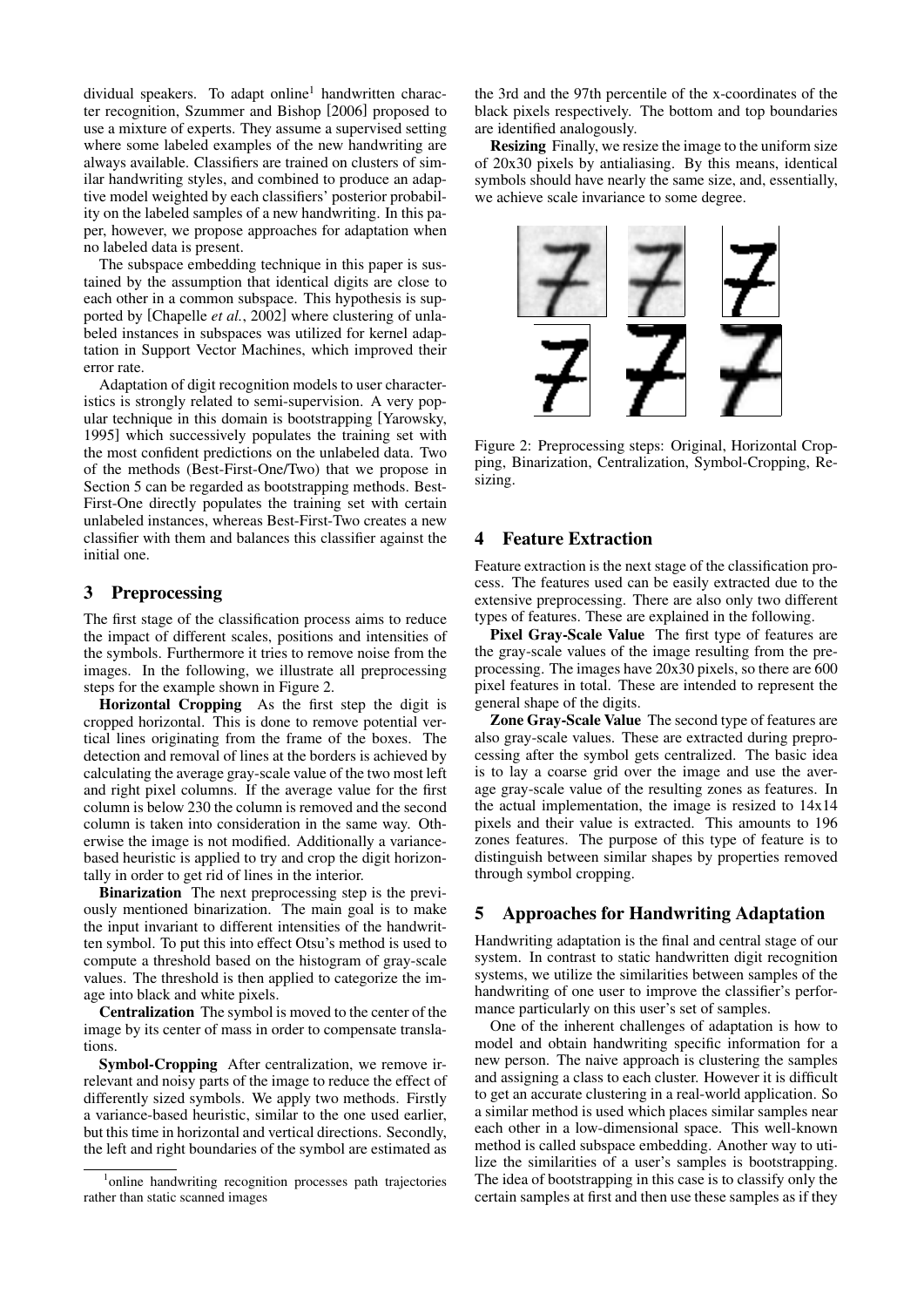were annotated samples to improve the further classification. This method is utilized in both Best-First techniques.

Another challenge is how to integrate the similarity information into the classification process. One possibility is to model it as additional features. But it is not really clear how to make these features invariant to the user's specific differences and the weighting of the additional to the original features is difficult to handle. A simpler way is to directly modify the classifier's probabilities of class affiliation based on the similarity information. This is also the method utilized in all three adaptation techniques, which are proposed in the following.

A further common denominator is the use of an Support Vector Machine as an initial classifier derived from a training set of annotated samples. This classifier is mostly used to calculate the probabilities of class assignment for samples. So an additional challenge is to modify mainly the samples which the classifier is unsure about. We handle this by weighting the modifications of the following techniques by the certainty of the classifier. To determine this certainty a function based on the class probabilities is needed, which is the entropy function in our case.

#### 5.1 Subspace Embedding

The first approach introduced is subspace embedding. The idea of subspace embedding is to reduce the dimensions of the feature vectors of the user's samples to a few concepts. This can be achieved through principal component analysis [Jolliffe, 1986]. Identical digits are likely to have the same concepts so they are also likely to be positioned near each other in the subspace. This is used to modify the sample's probabilities of class affiliation in order to shift the classification of unsure samples in the right direction. To be more concrete, for every sample a number of nearest neighbors are used for the modification. The influence of every neighbor decays based on their quadratic euclidean distance to the considered sample. The overall magnitude of the adjustments made to the probabilities also depend on the certainty of the sample's classification. To estimate how sure the classifier is about an assignment the normalized entropy over the probabilities of class affiliation is used. After these adjustments, the class with the highest probability is assigned to the sample.

#### 5.2 Best-First-One

The Best-First-One method initially classifies all samples of the user set to gather the best samples, i.e. the ones which the classifier is most certain about. The certainty of a sample is identified by the entropy of it's probabilities of class assignment. A threshold is used to split the safe from the unsafe samples. However a specific fraction of the samples is always assumed as safe. These samples are treated as annotated examples and added to the training set. A classifier is created from the enhanced training set. The remaining samples are then classified with this new classifier.

#### 5.3 Best-First-Two

The Best-First-Two technique is very similar to the Best-First-One method. The difference is that the safe samples are not added to the initial training set but used to create a new classifier only based on these samples. The classes for the remaining samples are then determined by the sum of weighted probabilities of both classifiers. The weights are appointed according to the entropies of the probabilities. This way the classifier, which is more sure about the class of a sample, is taken into account to a further extend. A direct advantage of this variation is that only the certain samples have to be learned and not the entire training set. This results in shorter runtimes, especially if the initial training set is large.

### 6 Evaluation

We evaluated the three different customization methods and the standard classifier, which does not use user specific information. Therefore, a user set was chosen as the test set, a training set was sampled from the remaining user sets, and the precision scores of the four techniques were measured on the test set. This process was repeated for each of the 26 user sets similar to a leave-one-out evaluation setting. The results were averaged over all repetitions for every method and training size. The implementation was done in Python. The libraries  $NumPy<sup>2</sup>$ ,  $SciPy<sup>3</sup>$ , scikitlearn<sup>4</sup> and Pillow were utilized. In the following, the parameters used for each method are listed.

Support Vector Machine The Support Vector Machine classifier used a polynomial kernel with a degree of three. Probability calculations for class affiliation was enabled.

Subspace Embedding The feature vectors were reduced to three dimensions. The three nearest neighbors were used to adjust the sample's probabilities. The entropies were normalized with the factor 1/7.

Best-First-One/Two The threshold chosen to separate the safe from the unsafe samples was 0.9. Ten percent of the samples of the user set were always assumed to be safe.

#### 6.1 Data Set

A custom data set was used since most standard data sets do not provide user information associated with their samples. However this is necessary for the adaptation techniques to work. The data set was gathered using test forms with boxes for every symbol. It consists of 26 sets of different users. Every set contains 10 annotated examples for the digits 0-9 and the comma symbol. So there are 110 examples for each user in total and the data set amounts to 2860 samples overall.

#### 6.2 Results

The results are plotted in Figure 3 with the size of the training set as the x-axis and the average precision as the yaxis. All adaptation methods exceed the standard classifier's curve regardless of the training set size. The distance between the standard classifier and the customization methods at a training set size of 100 amounts to about four percent. For the training set size 1000 the difference is still around one to two percent for all adaptation techniques.

Table 1 presents concrete numbers for these experiments. Values printed in bold type show the respective best approach for each training set size. Underlined values mark statistically significantly better precisions compared to the standard classifier (paired t-test, p-value <0.05).

Subspace embedding and Best-First-One provide very similar performance on all training set sizes. The precisions provided by Best-First-Two are also similar for the sizes 100, 200, 600 and 700. On the sizes 300 to 500 Best-First-Two was outperformed by the other two approaches by around 0.5%, but it surpasses them on the sizes 800 to 1000 by about the same amount.

<sup>&</sup>lt;sup>2</sup>http://www.numpy.org/

<sup>3</sup> http://www.scipy.org/

<sup>4</sup> http://scikit-learn.org/